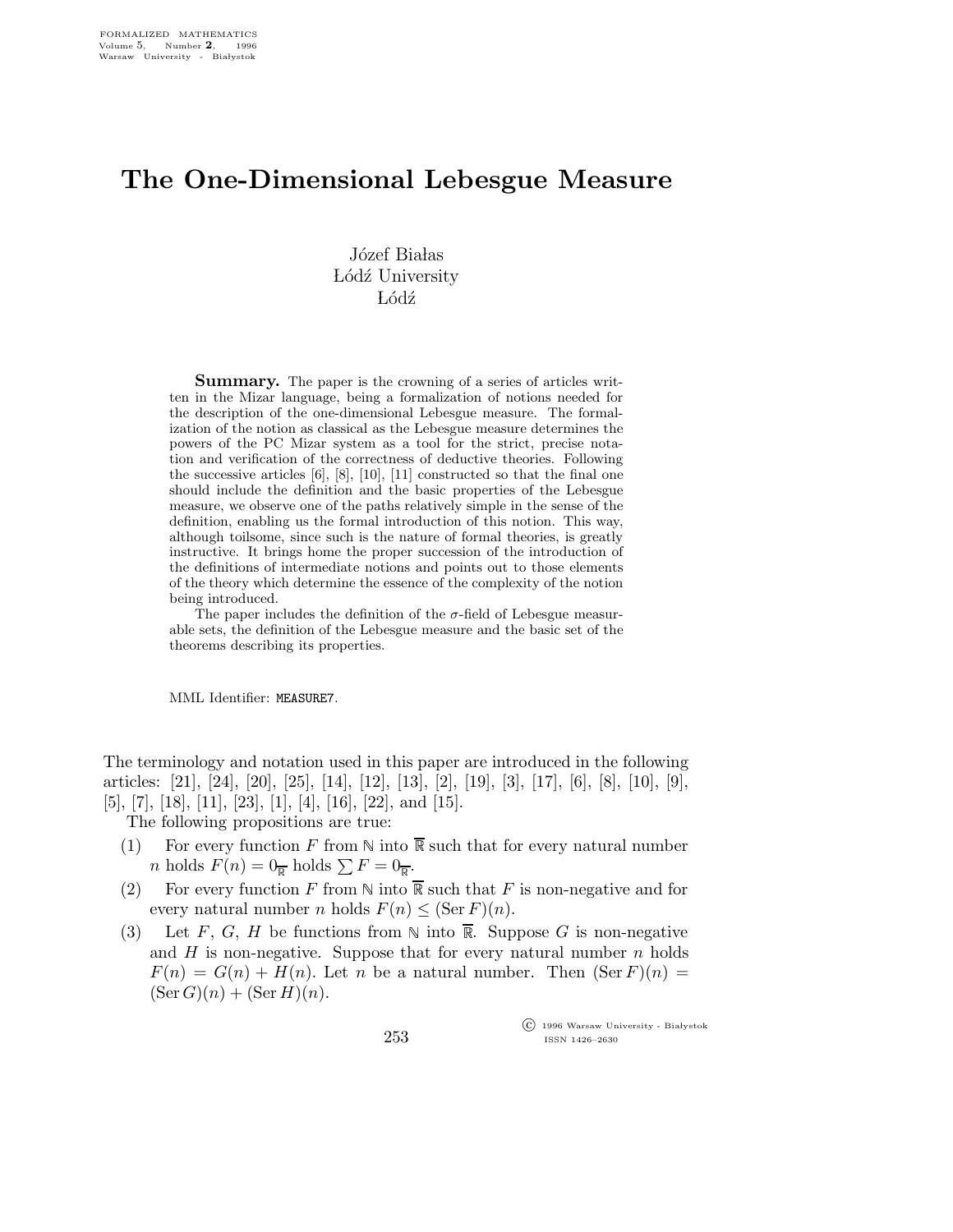- (4) Let F, G, H be functions from  $\mathbb N$  into  $\overline{\mathbb R}$ . Suppose that for every natural number n holds  $F(n) = G(n) + H(n)$ . If G is non-negative and H is nonnegative, then  $\sum F \leq \sum G + \sum H$ .
- (5) Let F, G be functions from  $\mathbb N$  into  $\overline{\mathbb R}$ . Suppose F is non-negative and for every natural number *n* holds  $F(n) = G(n)$ . Let *n* be a natural number. Then  $(\operatorname{Ser} F)(n) = (\operatorname{Ser} G)(n)$ .
- (6) Let F, G be functions from  $\mathbb N$  into  $\overline{\mathbb R}$ . Suppose F is non-negative and for every natural number *n* holds  $F(n) \leq G(n)$ . Let *n* be a natural number. Then  $(\operatorname{Ser} F)(n) \leq \sum G$ .
- (7) For every function F from  $\mathbb N$  into  $\overline{\mathbb R}$  such that F is non-negative and for every natural number *n* holds  $(\text{Ser } F)(n) \leq \sum F$ .

Let S be a non empty subset of  $\mathbb N$ , let H be a function from S into  $\mathbb N$ , and let *n* be an element of *S*. Then  $H(n)$  is a natural number.

Let G be a function from  $\mathbb N$  into  $\overline{\mathbb R}$ , let S be a non empty subset of  $\mathbb N$ , and let H be a function from S into N. The functor  $\text{On}(G, H)$  yields a function from N into  $\overline{\mathbb{R}}$  and is defined as follows:

(Def.1) For every element n of  $\mathbb N$  holds if  $n \in S$ , then  $(On(G,H))(n) = G(H(n))$ and if  $n \notin S$ , then  $(On(G, H))(n) = 0_{\overline{R}}$ .

Next we state several propositions:

- (8) Let G be a function from  $\mathbb N$  into  $\overline{\mathbb R}$ . Suppose G is non-negative. Let S be a non empty subset of  $\mathbb N$  and let H be a function from S into  $\mathbb N$ . Then  $On(G, H)$  is non-negative.
- (9) Let F be a function from  $\mathbb N$  into  $\overline{\mathbb R}$ . Suppose F is non-negative. Let n, k be natural numbers. If  $n \leq k$ , then  $(\text{Ser } F)(n) \leq (\text{Ser } F)(k)$ .
- (10) Let k be a natural number and let F be a function from  $\mathbb N$  into  $\overline{\mathbb R}$ . Suppose  $F$  is non-negative. Suppose that for every natural number  $n$ such that  $n \neq k$  holds  $F(n) = 0_{\overline{k}}$ . Then
	- (i) for every natural number n such that  $n < k$  holds  $(\text{Ser } F)(n) = 0_{\overline{p}}$ , and
	- (ii) for every natural number n such that  $k \leq n$  holds  $(\text{Ser } F)(n) = F(k)$ .
- (11) Let G be a function from  $\mathbb N$  into  $\overline{\mathbb R}$ . Suppose G is non-negative. Let S be a non empty subset of  $\mathbb N$  and let H be a function from S into  $\mathbb N$ . If H is one-to-one and rng  $H = \mathbb{N}$ , then  $\sum \text{On}(G, H) \leq \sum G$ .
- (12) Let F, G be functions from  $\mathbb N$  into  $\overline{\mathbb R}$ . Suppose F is non-negative and G is non-negative. Let S be a non empty subset of  $\mathbb N$  and let H be a function from S into N. Suppose H is one-to-one and rng  $H = N$ . Suppose that for every natural number k holds if  $k \in S$ , then  $F(k) = G(H(k))$  and if  $k \notin S$ , then  $F(k) = 0_{\overline{k}}$ . Then  $\sum F \leq \sum G$ .

Let A be a subset of R. A function from  $\mathbb N$  into  $2^{\mathbb R}$  is said to be an interval covering of A if:

 $(Def.2)$ Urng it and for every natural number n holds it (n) is an interval.

Let A be a subset of R, let F be an interval covering of A, and let n be a natural number. Then  $F(n)$  is an interval.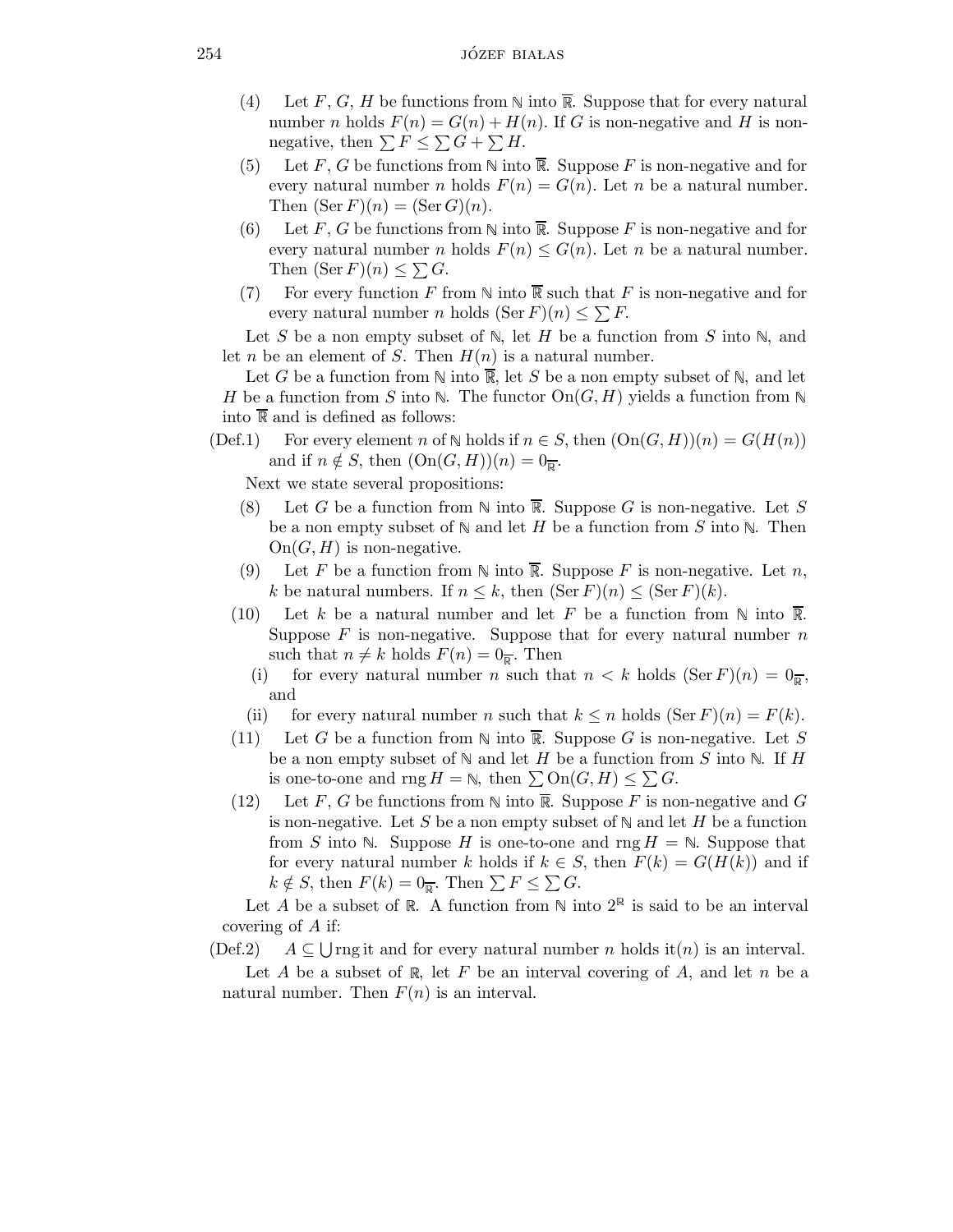Let F be a function from  $\mathbb N$  into  $2^{\mathbb R}$ . A function from  $\mathbb N$  into  $(2^{\mathbb R})^{\mathbb N}$  is said to be an interval covering of  $F$  if:

(Def.3) For every natural number n holds it (n) is an interval covering of  $F(n)$ .

Let  $A$  be a subset of  $R$  and let  $F$  be an interval covering of  $A$ . The functor  $(F)$  vol yields a function from  $\mathbb N$  into  $\overline{\mathbb R}$  and is defined by:

(Def.4) For every natural number n holds  $(F)$  vol $(n) = vol(F(n))$ .

The following proposition is true

- (13) For every subset A of  $\mathbb R$  and for every interval covering F of A holds  $(F)$  vol is non-negative.
- Let F be a function from  $\mathbb N$  into  $2^{\mathbb R}$ , let H be an interval covering of F, and let *n* be a natural number. Then  $H(n)$  is an interval covering of  $F(n)$ .
- Let F be a function from  $\mathbb N$  into  $2^{\mathbb R}$  and let G be an interval covering of F. The functor  $(G)$  vol yields a function from  $\mathbb N$  into  $\mathbb R^N$  and is defined by:
- (Def.5) For every natural number n holds  $(G)$  vol $(n) = (G(n))$  vol.
- Let A be a subset of  $\mathbb R$  and let F be an interval covering of A. The functor  $vol(F)$  yields a *Real number* and is defined as follows:

 $(\text{Def.6}) \quad \text{vol}(F) = \sum (F) \text{vol}.$ 

Let F be a function from  $\mathbb N$  into  $2^{\mathbb R}$  and let G be an interval covering of F. The functor vol(G) yielding a function from  $\mathbb N$  into  $\overline{\mathbb R}$  is defined by:

 $(Def.7)$  For every natural number n holds  $(vol(G))(n) = vol(G(n)).$ 

One can prove the following proposition

(14) Let F be a function from  $\mathbb N$  into  $2^{\mathbb R}$ , and let G be an interval covering of F, and let n be a natural number. Then  $0_{\overline{R}} \leq (vol(G))(n)$ .

Let A be a subset of R. The functor  $Svc(A)$  yielding a non empty subset of  $\overline{\mathbb{R}}$  is defined by:

(Def.8) For every Real number x holds  $x \in \text{Svc}(A)$  iff there exists an interval covering F of A such that  $x = vol(F)$ .

Let A be an element of  $2^{\mathbb{R}}$ . The functor  $\mathbb{C}^{A}$  yields an element of  $\overline{\mathbb{R}}$  and is defined as follows:

 $(\text{Def.9}) \quad \mathbb{C}^A = \inf \text{Svc}(A).$ 

The function OSMeas from  $2^{\mathbb{R}}$  into  $\overline{\mathbb{R}}$  is defined by:

 $(Def.10)$  For every subset A of R holds  $(OSMeas)(A) = \inf Svc(A)$ .

Let F be a function from  $\mathbb N$  into  $\mathbb N$  and let n be a natural number. Then  $F(n)$  is a natural number.

Let x, y be Real numbers. Then  $\{x, y\}$  is a subset of  $\overline{\mathbb{R}}$ .

Let H be a function from  $\mathbb N$  into [ $\mathbb N$ ,  $\mathbb N$ ]. The functor pr1(H) yielding a function from  $\mathbb N$  into  $\mathbb N$  is defined by:

(Def.11) For every element n of  $\mathbb N$  there exists an element s of  $\mathbb N$  such that  $H(n) = \{ \text{pr1}(H)(n), s \}.$ 

Let H be a function from  $\mathbb N$  into  $[\mathbb N, \mathbb N]$ . The functor  $pr2(H)$  yielding a function from  $\mathbb N$  into  $\mathbb N$  is defined by: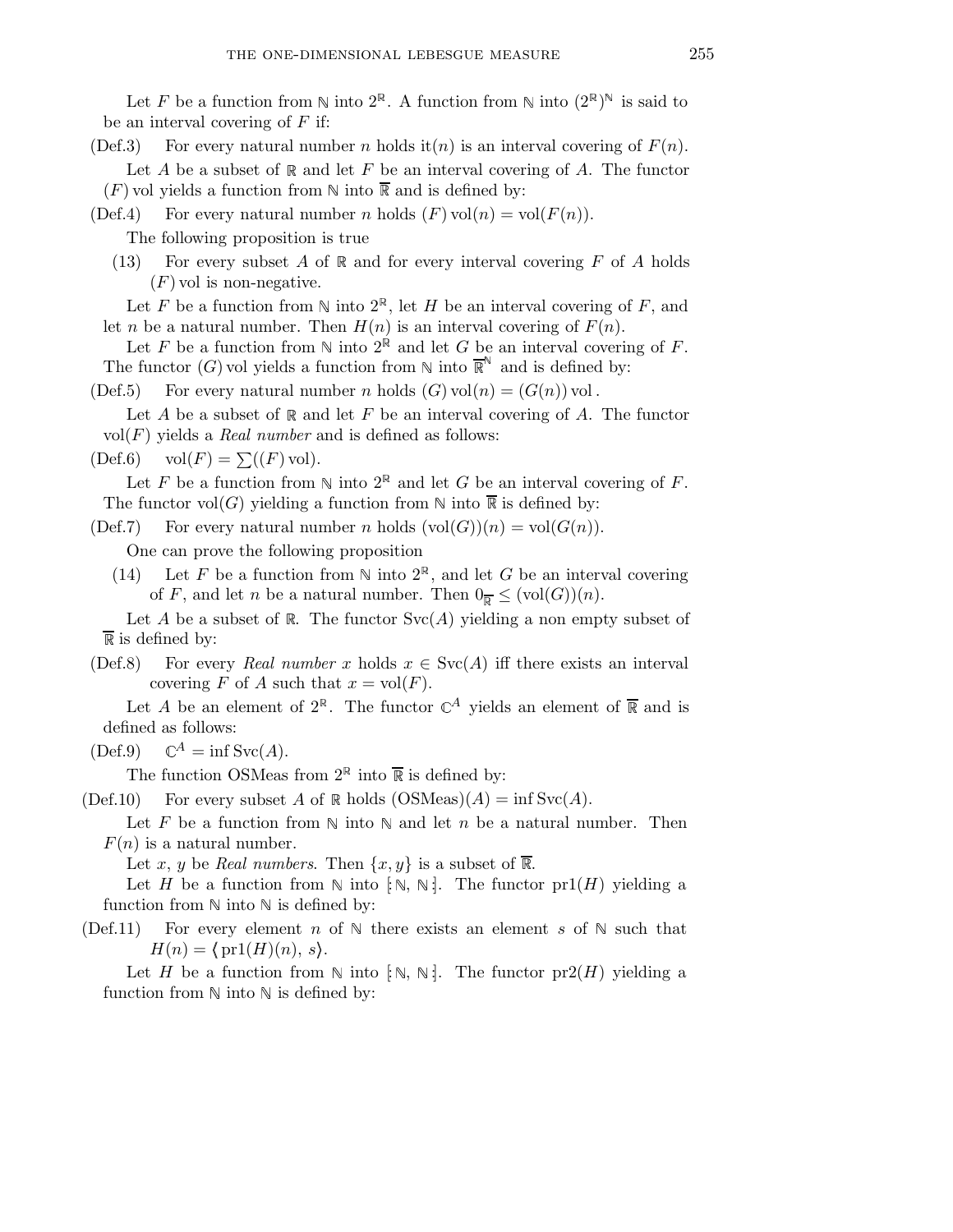(Def.12) For every element n of  $\mathbb N$  holds  $H(n) = \{ \text{pr1}(H)(n), \text{pr2}(H)(n) \}.$ 

Let F be a function from  $\mathbb N$  into  $2^{\mathbb N}$ , let G be an interval covering of F, and let H be a function from  $\mathbb N$  into  $\colon \mathbb N, \mathbb N$ . Let us assume that H is one-to-one and rng  $H = [\mathbb{N}, \mathbb{N}].$  The functor  $\text{On}(G, H)$  yields an interval covering of  $\bigcup \text{rng } F$ and is defined by:

- $(\text{Def.13})$  For every element n of N holds  $(\text{On}(G, H))(n) = G(\text{pr1}(H)(n))(\text{pr2}(H)(n)).$ Next we state three propositions:
	- (15) Let H be a function from  $\mathbb N$  into  $[\mathbb N, \mathbb N]$ . Suppose H is one-to-one and rng  $H = [\mathbb{N}, \mathbb{N}]$ . Let k be a natural number. Then there exists a natural number m such that for every function F from  $\mathbb N$  into  $2^{\mathbb R}$  and for every interval covering G of F holds  $(\text{Ser}((\text{On}(G, H)) \text{ vol}))(k) \leq (\text{Ser vol}(G))(m)$ .
	- (16) For every function F from  $\mathbb N$  into  $2^{\mathbb R}$  and for every interval covering G of F holds inf  $Svc(\bigcup \text{rng } F) \leq \sum vol(G)$ .
	- $(17)^1$  OSMeas is a Caratheodor's measure on R.

OSMeas is a Caratheodor's measure on  $\mathbb R$ .

The functor  $L_{\mu}$ -σFIELD is a σ-field of subsets of  $\mathbb R$  and is defined by:

(Def.14)  $L_u$ -σFIELD = σ-Field(OSMeas).

The  $\sigma$ -measure  $L_{\mu}$  on  $L_{\mu}$ - $\sigma$ FIELD is defined by:

(Def.15)  $L_{\mu} = \sigma$ -Meas(OSMeas).

The following propositions are true:

- (18)  $L_{\mu}$  is complete on  $L_{\mu}$ -σFIELD.
- (19)  $L_{\mu}$  is a measure on  $L_{\mu}$ -σFIELD.
- (20)  $\emptyset \in L_{\mu}$ -σFIELD and  $\mathbb{R} \in L_{\mu}$ -σFIELD.
- (21) For every set A such that  $A \in L_{\mu}$ - $\sigma$ FIELD holds  $\mathbb{R} \setminus A \in L_{\mu}$ - $\sigma$ FIELD.
- (22) For all sets A, B such that  $A \in L_{\mu}$ -σFIELD and  $B \in L_{\mu}$ -σFIELD holds  $A \cup B \in L_{\mu}$ -σFIELD.
- (23) For all sets A, B such that  $A \in L_{\mu}$ - $\sigma$ FIELD and  $B \in L_{\mu}$ - $\sigma$ FIELD holds  $A \cap B \in L_{\mu}$ -σFIELD.
- (24) For all sets A, B such that  $A \in L_{\mu}$ - $\sigma$ FIELD and  $B \in L_{\mu}$ - $\sigma$ FIELD holds  $A \setminus B \in L_{\mu}$ -σFIELD.
- (25) For every family T of measurable sets of  $L_{\mu}$ - $\sigma$ FIELD holds  $\bigcap T \in$  $L_{\mu}$ -σFIELD and  $\bigcup T \in L_{\mu}$ -σFIELD.
- (27)<sup>2</sup> For every denumerable family M of subsets of R such that  $M \subseteq$  $L_{\mu}$ -σFIELD holds  $\bigcap M \in L_{\mu}$ -σFIELD.
- (28) For all elements A, B of  $L_{\mu}$ -σFIELD such that  $A \cap B = \emptyset$  holds  $L_{\mu}(A \cup$  $B = L_{\mu}(A) + L_{\mu}(B).$
- (29) For all elements A, B of  $L_{\mu}$ - $\sigma$ FIELD such that  $A \subseteq B$  holds  $L_{\mu}(A) \leq$  $L_{\mu}(B)$ .

 ${}^{1}$ **Editiorial footnote**: The repetition below is caused by the fact that the first sentence is the translation of a Mizar theorem, and the second one – of a Mizar redefinition.

 ${}^{2}$ The proposition (26) has been removed.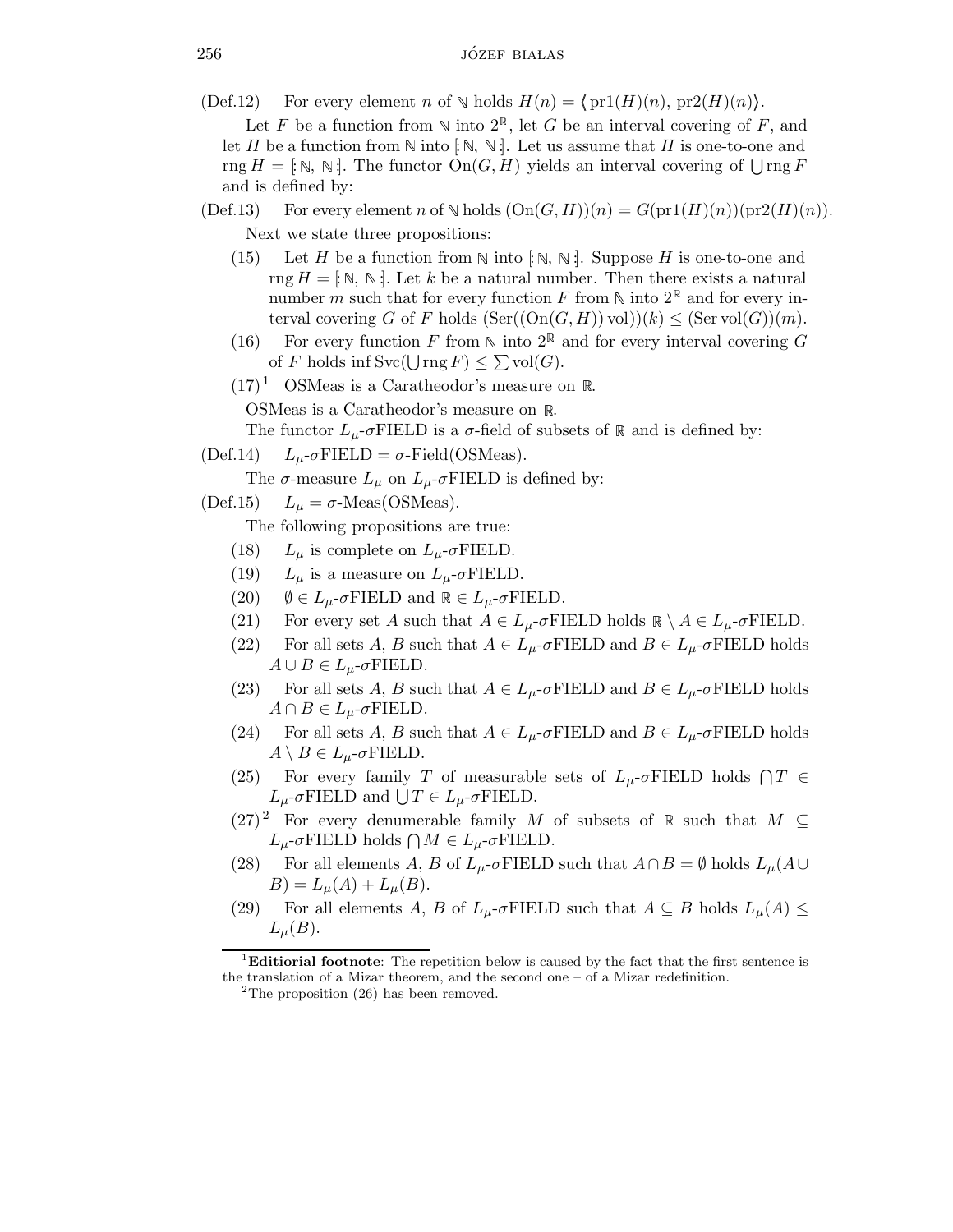- (30) For all elements A, B of  $L_\mu$ - $\sigma$ FIELD such that  $A \subseteq B$  and  $L_\mu(A) < +\infty$ holds  $L_{\mu}(B \setminus A) = L_{\mu}(B) - L_{\mu}(A)$ .
- (31) For all elements A, B of  $L_{\mu}$ - $\sigma$ FIELD holds  $L_{\mu}(A\cup B) \le L_{\mu}(A) + L_{\mu}(B)$ .
- (32)  $L_{\mu}$  is non-negative and  $L_{\mu}(\emptyset) = 0_{\overline{\mathbb{R}}}$  and for every sequence F of separated subsets of  $L_{\mu}$ -σFIELD holds  $\sum (L_{\mu} \cdot F) = L_{\mu}(\bigcup \text{rng } F)$ .
- (33) For every function F from N into  $L_u$ -σFIELD such that for every element *n* of  $\mathbb N$  holds  $F(n) \subseteq F(n+1)$  holds  $L_{\mu}(\bigcup_{i} \text{rng } F) = \sup_{i} \text{rng}(L_{\mu} \cdot F)$ .
- (34) Let F be a function from N into  $L_u$ -σFIELD. Suppose for every element n of  $\mathbb N$  holds  $F(n+1) \subseteq F(n)$  and  $L_{\mu}(F(0)) < +\infty$ . Then  $L_{\mu}(\bigcap_{i=1}^{\infty} F) =$ inf rng $(L_\mu \cdot F)$ .
- (35) Let T be a family of measurable sets of  $L_{\mu}$ -σFIELD. Suppose that for every set A such that  $A \in T$  holds A is a set of measure zero w.r.t.  $L_{\mu}$ . Then  $\bigcup T$  is a set of measure zero w.r.t.  $L_{\mu}$ .
- (36) Let T be a family of measurable sets of  $L_u$ -σFIELD. Given a set A such that  $A \in T$  and A is a set of measure zero w.r.t.  $L_{\mu}$ . Then  $\bigcap T$  is a set of measure zero w.r.t.  $L_{\mu}$ .
- (37) Let T be a family of measurable sets of  $L_{\mu}$ -σFIELD. Suppose that for every set A such that  $A \in T$  holds A is a set of measure zero w.r.t.  $L_{\mu}$ . Then  $\bigcap T$  is a set of measure zero w.r.t.  $L_{\mu}$ .
- (38) Let A be an element of  $L_{\mu}$ -σFIELD and let B be a set of measure zero w.r.t.  $L_{\mu}$ . If  $A \subseteq B$ , then A is a set of measure zero w.r.t.  $L_{\mu}$ .
- (39) Let A, B be sets of measure zero w.r.t.  $L_{\mu}$ . Then
	- (i)  $A \cup B$  is a set of measure zero w.r.t.  $L_{\mu}$ ,
	- (ii)  $A \cap B$  is a set of measure zero w.r.t.  $L_u$ , and
- (iii)  $A \setminus B$  is a set of measure zero w.r.t.  $L_{\mu}$ .
- (40) Let A be an element of  $L_u$ -σFIELD and let B be a set of measure zero w.r.t.  $L_{\mu}$ . Then  $L_{\mu}(A \cup B) = L_{\mu}(A)$  and  $L_{\mu}(A \cap B) = 0_{\overline{k}}$  and  $L_{\mu}(A \setminus B) = L_{\mu}(A).$
- (41) (i)  $\emptyset$  is measurable w.r.t.  $L_{\mu}$ ,
	- (ii) R is measurable w.r.t.  $L_{\mu}$ , and
	- (iii) for all sets A, B such that A is measurable w.r.t.  $L_{\mu}$  and B is measurable w.r.t.  $L_{\mu}$  holds  $\mathbb{R}\backslash A$  is measurable w.r.t.  $L_{\mu}$  and  $A\cup B$  is measurable w.r.t.  $L_{\mu}$  and  $A \cap B$  is measurable w.r.t.  $L_{\mu}$ .
- (42) Let T be a denumerable family of subsets of  $\mathbb R$ . Suppose that for every set A such that  $A \in T$  holds A is measurable w.r.t.  $L_{\mu}$ . Then  $\bigcup T$  is measurable w.r.t.  $L_{\mu}$  and  $\bigcap T$  is measurable w.r.t.  $L_{\mu}$ .

## **REFERENCES**

- [1] Grzegorz Bancerek. Countable sets and Hessenberg's theorem. Formalized Mathematics,  $2(1):65-69, 1991.$
- [2] Grzegorz Bancerek. The fundamental properties of natural numbers. Formalized Mathematics,  $1(1):41-46$ , 1990.
- [3] Grzegorz Bancerek. The ordinal numbers. Formalized Mathematics, 1(1):91–96, 1990.